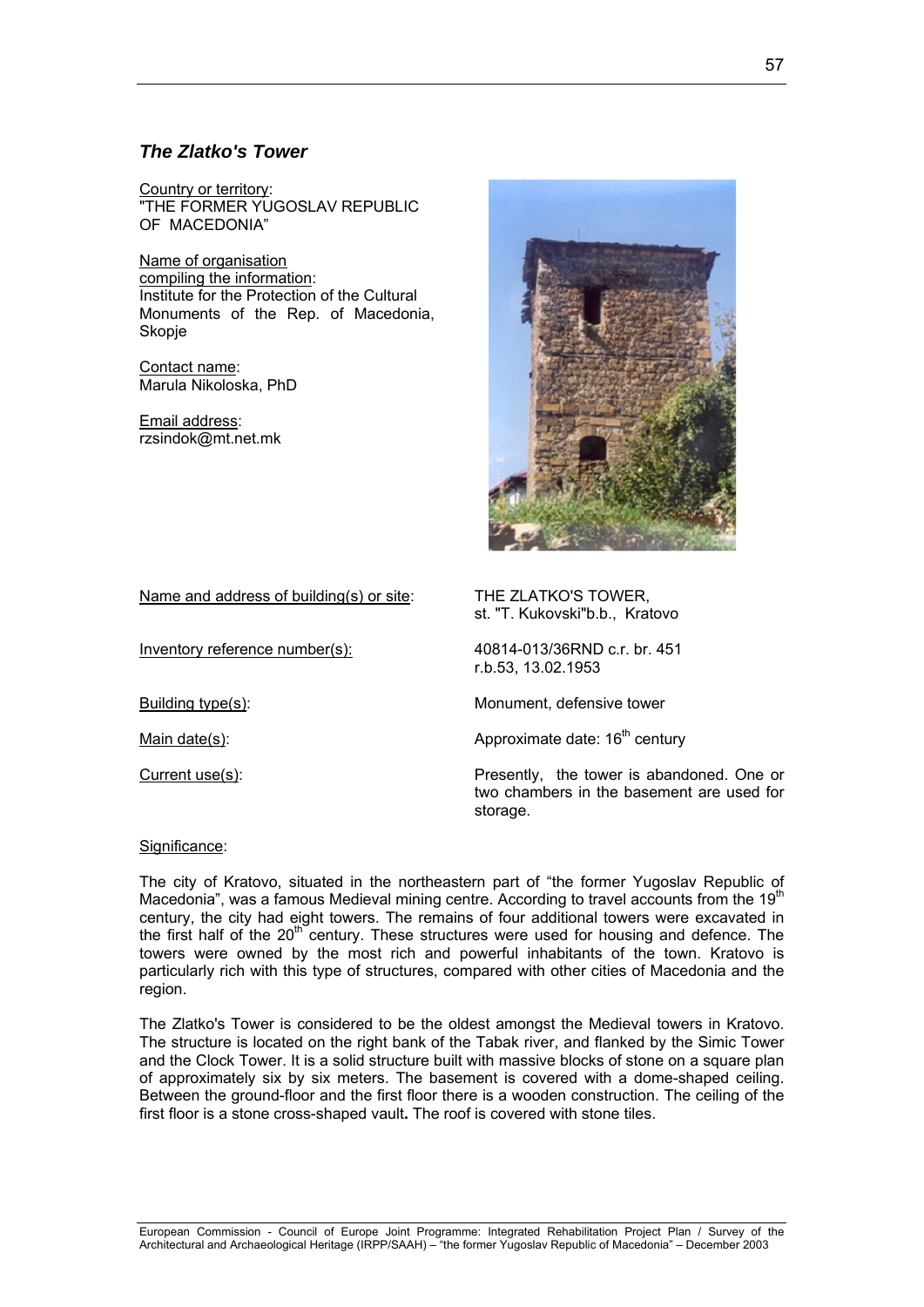## Categories of significance:

Of special national interest.

## Categories of ownership or interest:

Zlatko's Tower is a heritage structure of multicultural relevance, offering great potential for cultural tourism development.

## Documentation and bibliographical references:

## **Documentation**

The Conservation Project is prepared by the experts of the Institute for the protection of Cultural Monuments.

## **Bibliography**

St. Simic, The Towers of Kratovo, Glasnik Skopskog naucnog drustva k. XXI, Skoplje, 1940, 145 ( on Serbian, Cyrilli*c)* 

## Condition:

Poor: The tower is seriously damaged. There are visible cracks on the walls. The wooden structure between the floors is partially demolished. The fire-place, the chimney on the upper floor, and the stone-tiles of the roof are severely deteriorated. The original entrance in the eastern wall was closed and a new one opened in the northern wall. The exterior stone staircase no longer exist, as well as the interior wooden stairs, which are completely demolished.

## Risk:

Risks are related to the extremely bad condition of the structure. However, the main problem is the lack of a responsible user or manager of the monument.

## Condition risk:

Immediate risk: the monument has been abandoned for a long time without a function or maintenance. Atmospheric conditions cause serious damage. The risk of acceleration of deterioration and collapse is very high. There is a conservation project but it has not as yet been implemented.

## Ownership:

Zlatko's Tower is owned by the State.

## Occupation:

The building is abandoned. The person living in the neighbouring house uses one of the chambers in the basement.

## Management:

The State is responsible for the management of the tower. If financial means are provided, the Institute of the Protection of the Cultural Monuments of the Rep. of Macedonia will be responsible for their management, under the supervision of the Ministry of Culture.